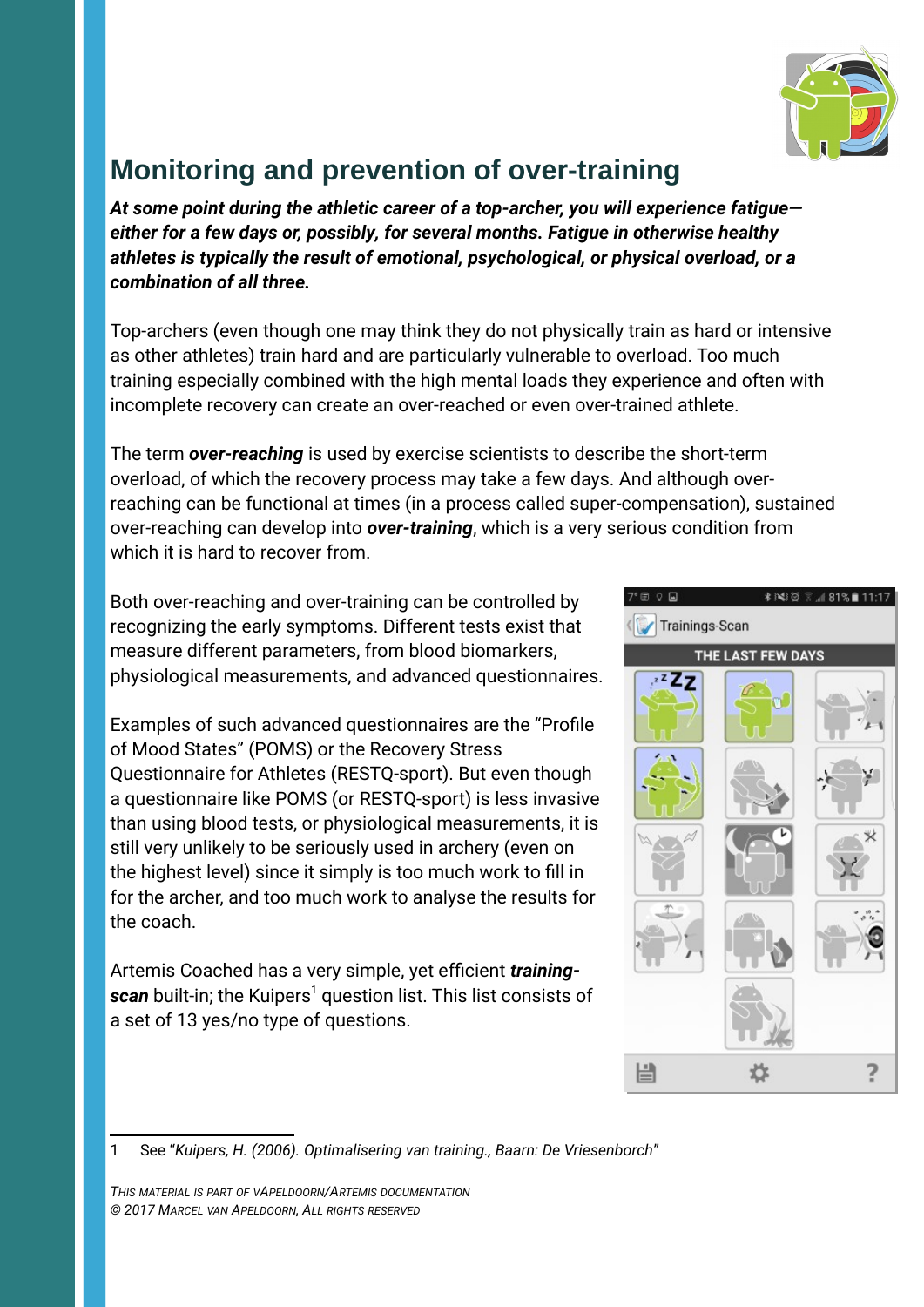

## **Training scan questions**

- 1. Are you feeling tired more easily over the last few days?
- 2. Do you feel you're not fully recovered?
- 3. Do you presently perform at a lower level?
- 4. Does training cost you more effort than usual?
- 5. Would you rather prefer to skip this practise session?
- 6. Do you have increased muscle stiffness or muscle soreness?
- 7. Are you irritated / annoyed more easily?
- 8. Do you find it difficult to go to sleep?
- 9. Has your appetite decreased?
- 10.Is your practice / training too monotonous?
- 11.Is your motivation decreased?
- 12.Do you enjoy archery less?
- 13.Do you often don't feel like practising / training?

These questions need to be asked in a regular interval. This interval is configurable in ArtemisCoached, but the advice is to ask them every 14 days. Research suggests that Kuipers' question-list can be a good indicator for over-reaching and over-training.

The questions themselves do not directly indicate whether the archer is over-reaching or over-training, but the number of positive responses (the number of yes') may indicate a trend. The archer or coach can monitor and react to this trend.

To make it even easier for the archer to quickly answer these questions, they have been expressed in 13 pictograms. The 13 questions and their pictograms are;

| 1. Are you feeling<br>tired more easily over<br>the last few days? | 2. Do you feel you're not fully<br>recovered?                       |
|--------------------------------------------------------------------|---------------------------------------------------------------------|
| 3. Do you presently<br>perform at a lower<br>level?                | 4. Does training cost you<br>more effort than usual?                |
| 5. Would you rather<br>prefer to skip this<br>practise session?    | 6. Do you have increased<br>muscle stiffness or muscle<br>soreness? |

*THIS MATERIAL IS PART OF VAPELDOORN/ARTEMIS DOCUMENTATION © 2017 MARCEL VAN APELDOORN, ALL RIGHTS RESERVED*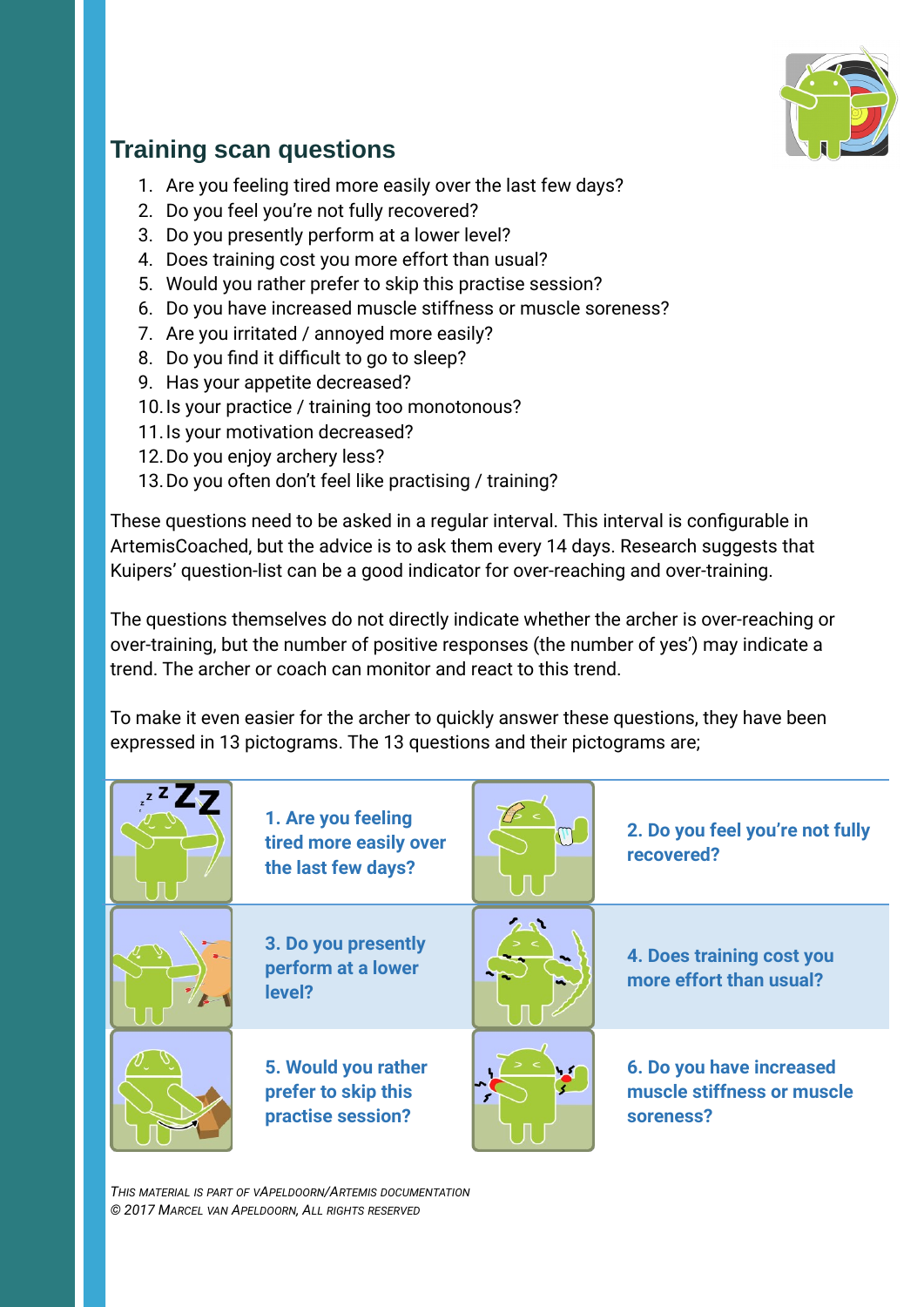



The training-scan can be enabled in ArtemisCoach Options menu (ISA options). When enabled, at each start/use of Artemis (depending on the interval) the archer is presented with the screen on the right.

The 13 questions are indicated with the 13 icons. All greyed out indicates all answers are by default "no".

A swipe left or right on the tile itself, reveals the text of each question.

A click on the tile selects or deselects it. A selected (highlighted) tile means; "yes".

In the screenshot on the right, this archer indicates that he is feeling more tired the last few days, not fully recovered and training costs him more effort than usual.



After a few months, the archer or coach is able to look for trends in the analysis/graph section of ArtemisCoached.

*THIS MATERIAL IS PART OF VAPELDOORN/ARTEMIS DOCUMENTATION © 2017 MARCEL VAN APELDOORN, ALL RIGHTS RESERVED*